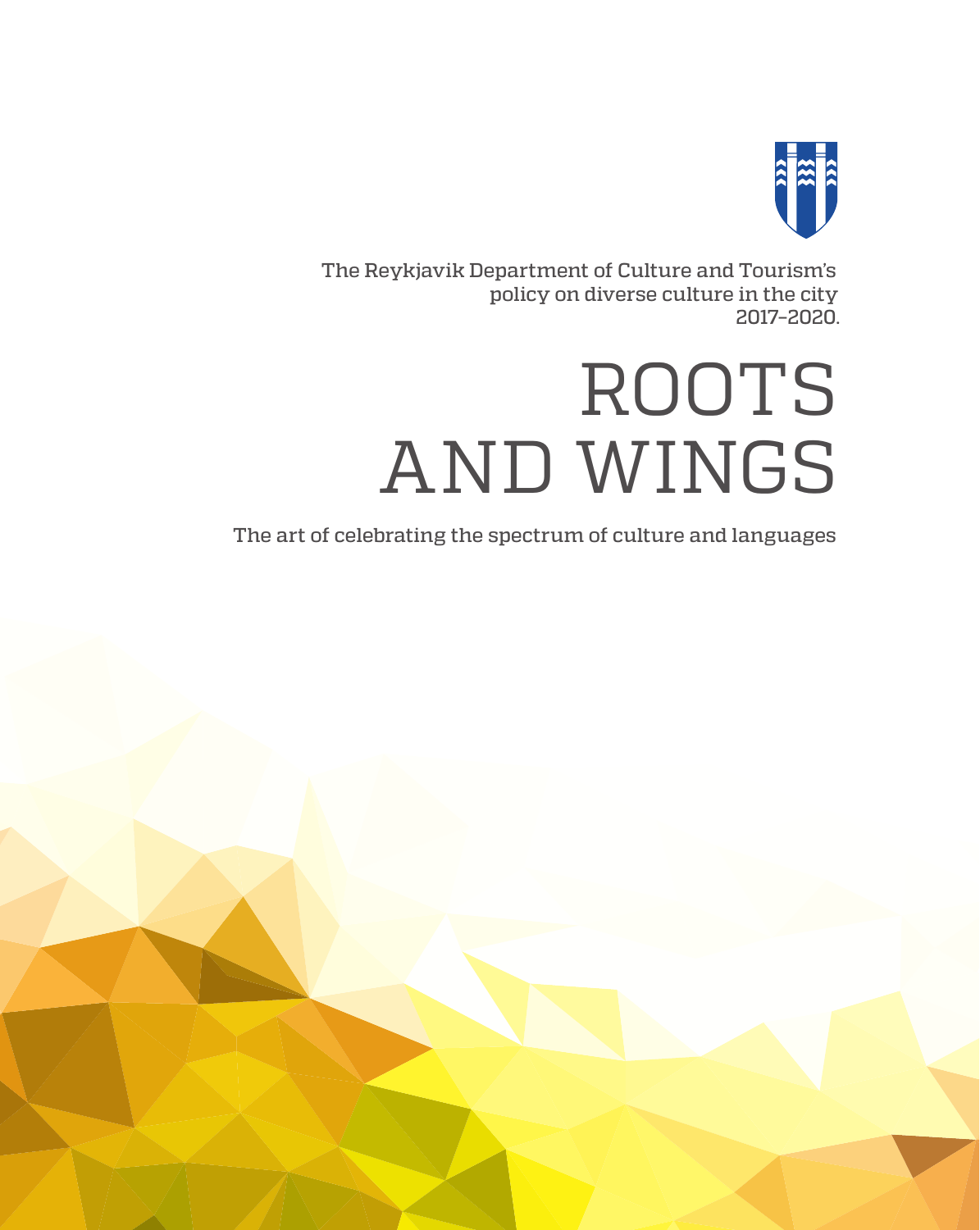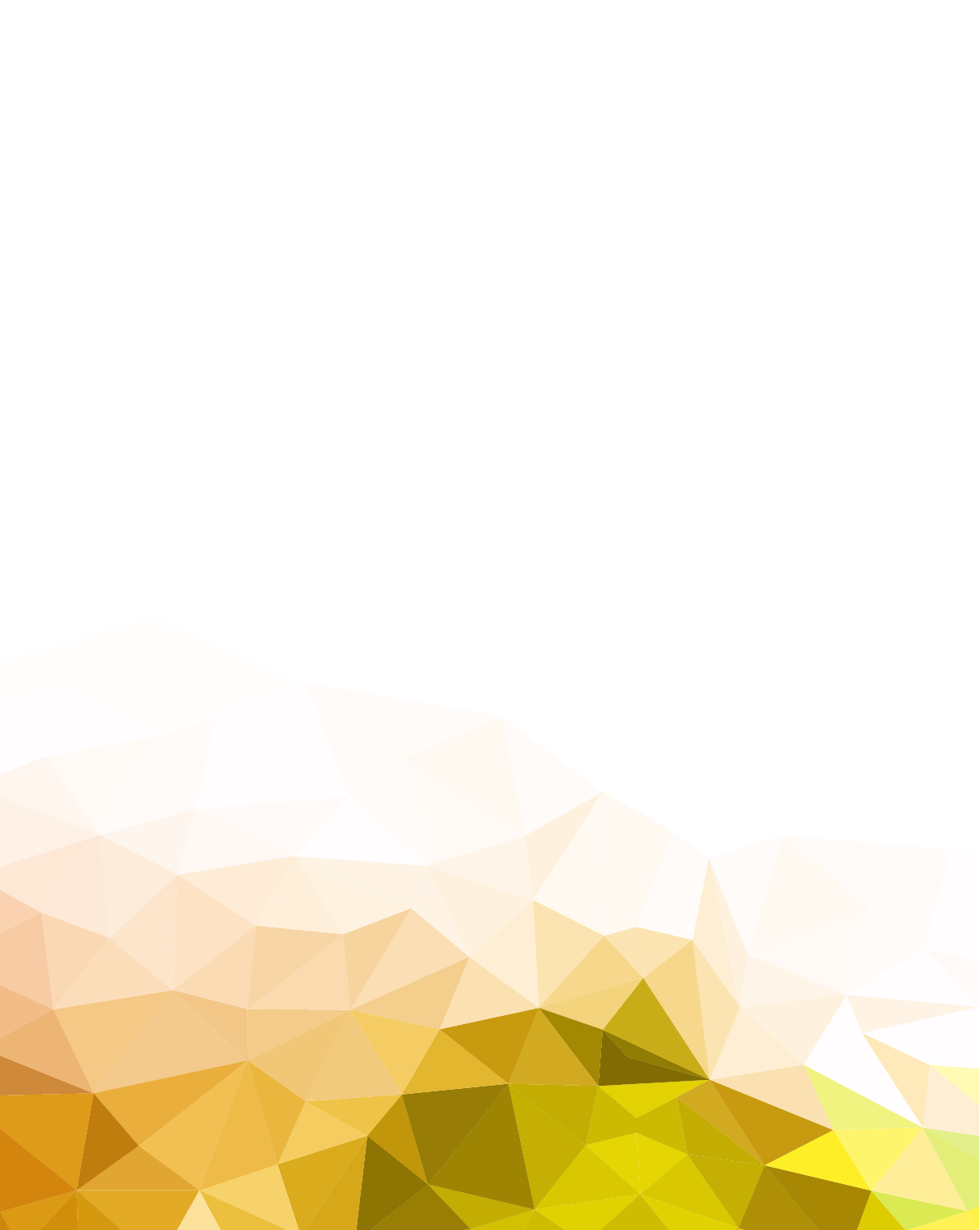"The city's cultural resources are its residents, particularly those who create increase awareness towards the community's various cultural dimensions."

The Reykjavik Academy's definition of the terms Culture, Singularity, Resource, Space

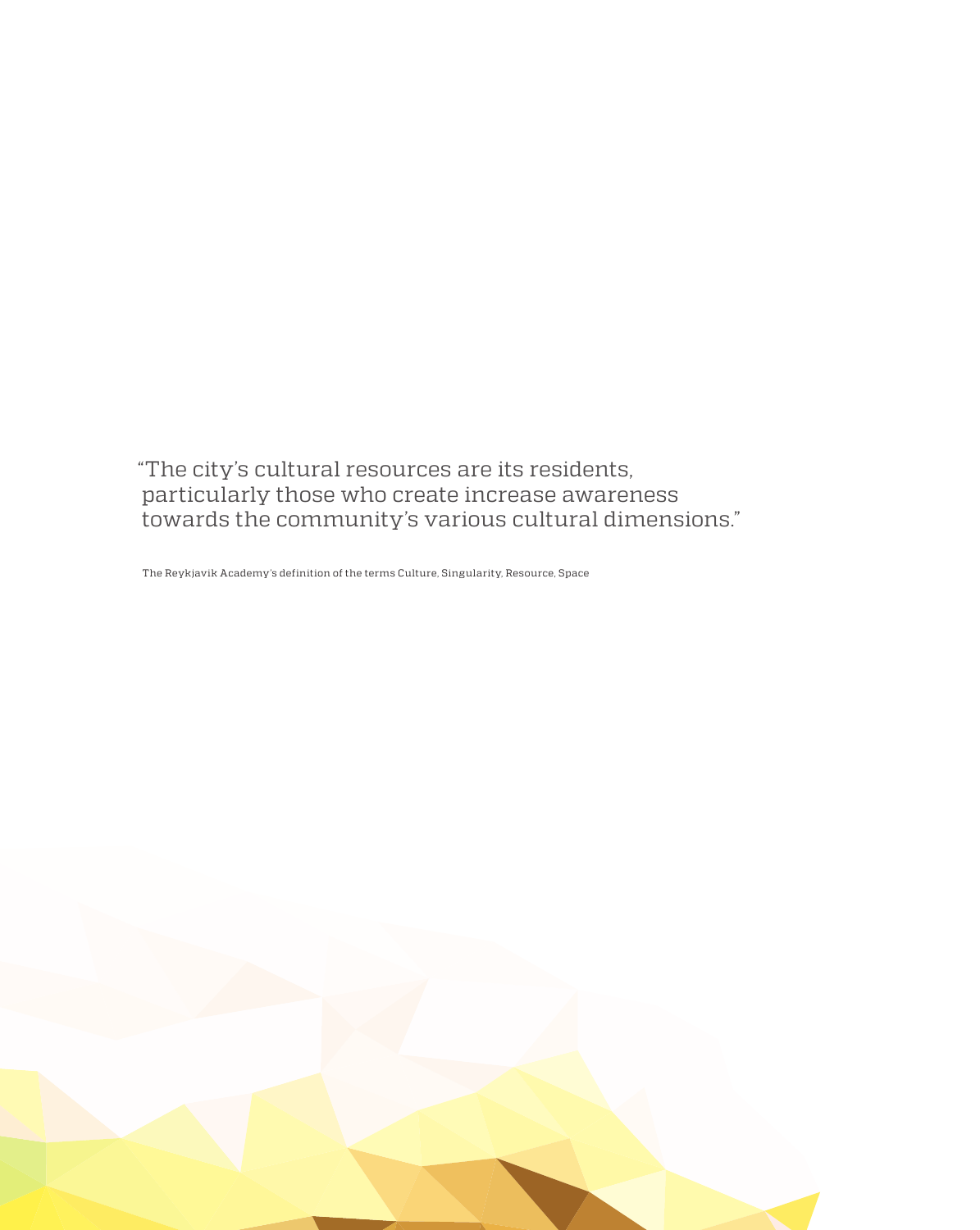REYKJAVÍK, DEPARTMENT OF CULTURE AND TOURISM

The Reykjavik Department of Culture and Tourism's policy on diverse culture in the city 2017–2020.

#### **Working Group:**

Kristín R. Vilhjálmsdóttir (chairman), Reykjavik City Library Ágústa Rós Árnadóttir, Reykjavik City Museum Harpa Rut Hilmarsdóttir, project manager for children's culture / office of the Department of Culture and Tourism Klara Þórhallsdóttir, Reykjavik Art Museum Kristín Viðarsdóttir, Reykjavik UNESCO City of Literature Joanna Marcinkowska, Human Rights Office of the City of Reykjavík Sigtryggur Jónsson, Reykjavik Welfare Department Sigrún Erla Egilsdóttir, The Red Cross

4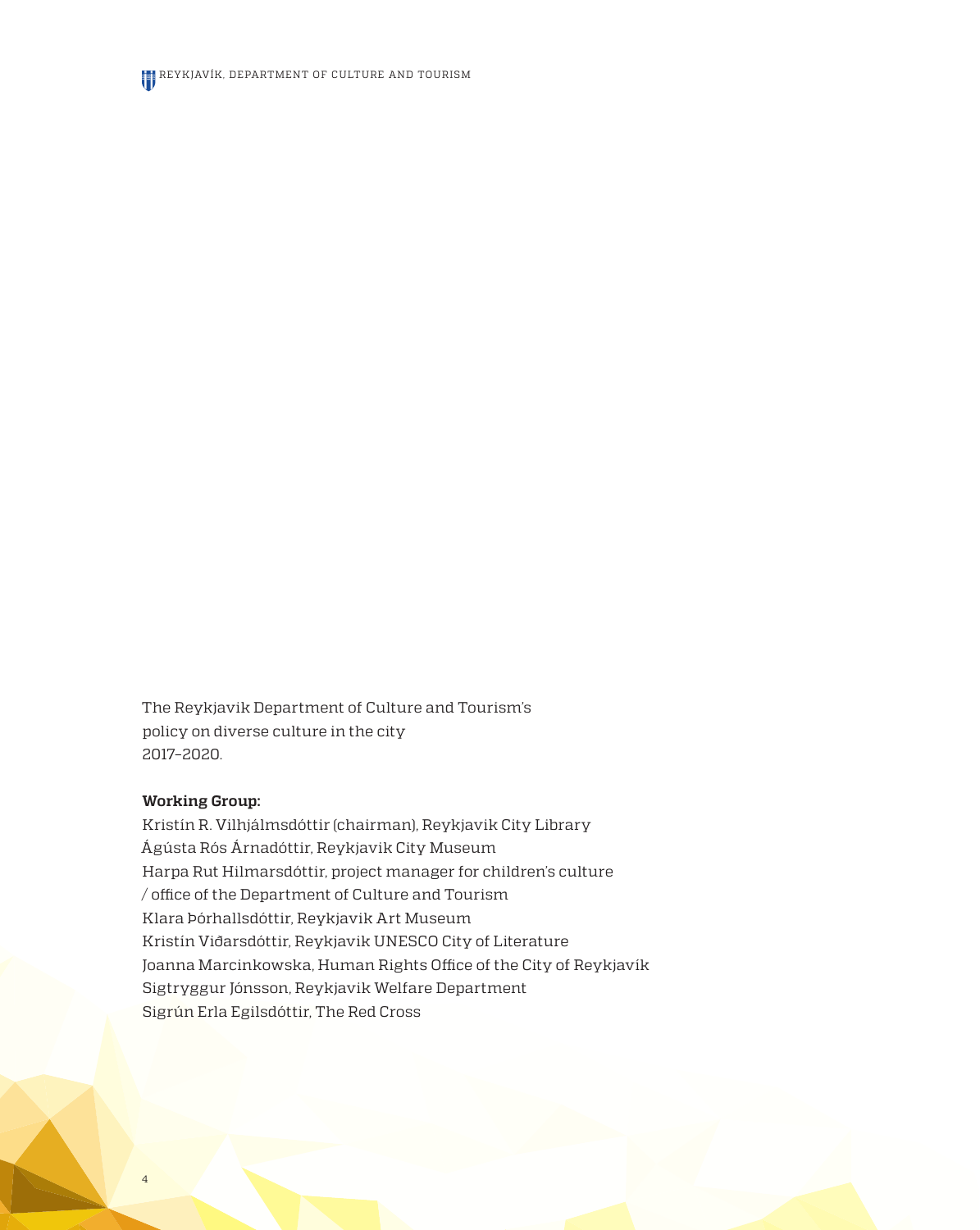ROOTS AND WINGS – POLICY ON DIVERSE CULTURE IN THE CITY 2017–2020

## **INTRODUCTION**

The Icelandic society of today is both diverse and colourful. People have a fundamental right to actively participate in cultural life. As the nation's capital, Reykjavik is a cultural leader, and the city's self-image is based on creative thinking, initiative, diversity and cultural heritage. The city's cultural life is created by the initiative and creativity of its residents and is propelled by the many individuals, organisations and institutions that contribute to it. The capital's cultural life is diverse and should encourage diversity. Diversity is at the core of the city's cultural self-image.

Culture, arts and history promote fellowship and positive curiosity for the diversity of society. The City of Reykjavik is open for opportunities to increase mutual understanding, respect and equality to the benefit of the community.

This policy, and attendant actions, are intended to ensure that account is taken of the modern society described above.

The policy is based, among other things, on the successful intercultural work carried out by the Reykjavik City Library, where art and creativity are used as the basis for co-operation between various entities in the community. Reykjavík City's human rights policy has also been taken into account, as well as the multicultural policy of Reykjavik's Department of Education and Recreation, *The World Is Here*. The EU report *How Culture and the Arts Can Promote Intercultural Dialogue in the Context of the Migratory and Refugee Crisis* has also been considered.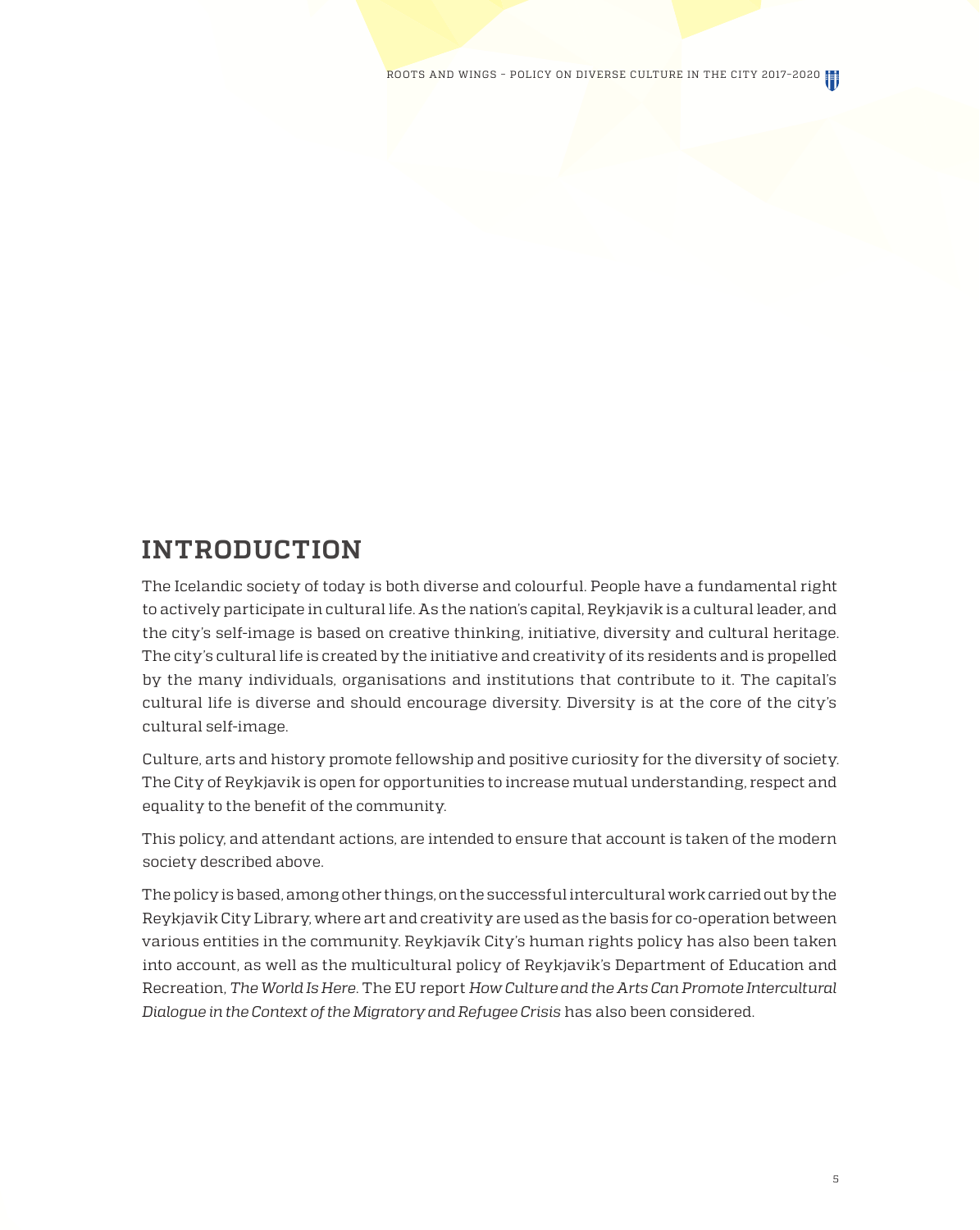## **VISION**

6

The City of Reykjavik is guided by equality and human rights in all its work, as stated in the city's human rights policy. The diversity of cultural life is accepted and supported, with a focus on freedom of expression.

The City of Reykjavik's cultural institutions aim to open their doors to a diverse group of guests and to be a venue for fellowship, creativity and interactive cultural dialogue. Guests are to be welcomed with professionalism, respect, cordiality and trust. Reykjavik's cultural institutions should be an accessible gateway to diverse culture where different voices can be heard. A key element of this work is to view interculturalism as something that relates to all residents of the city and to refrain from viewing individuals as representatives of particular nationalities.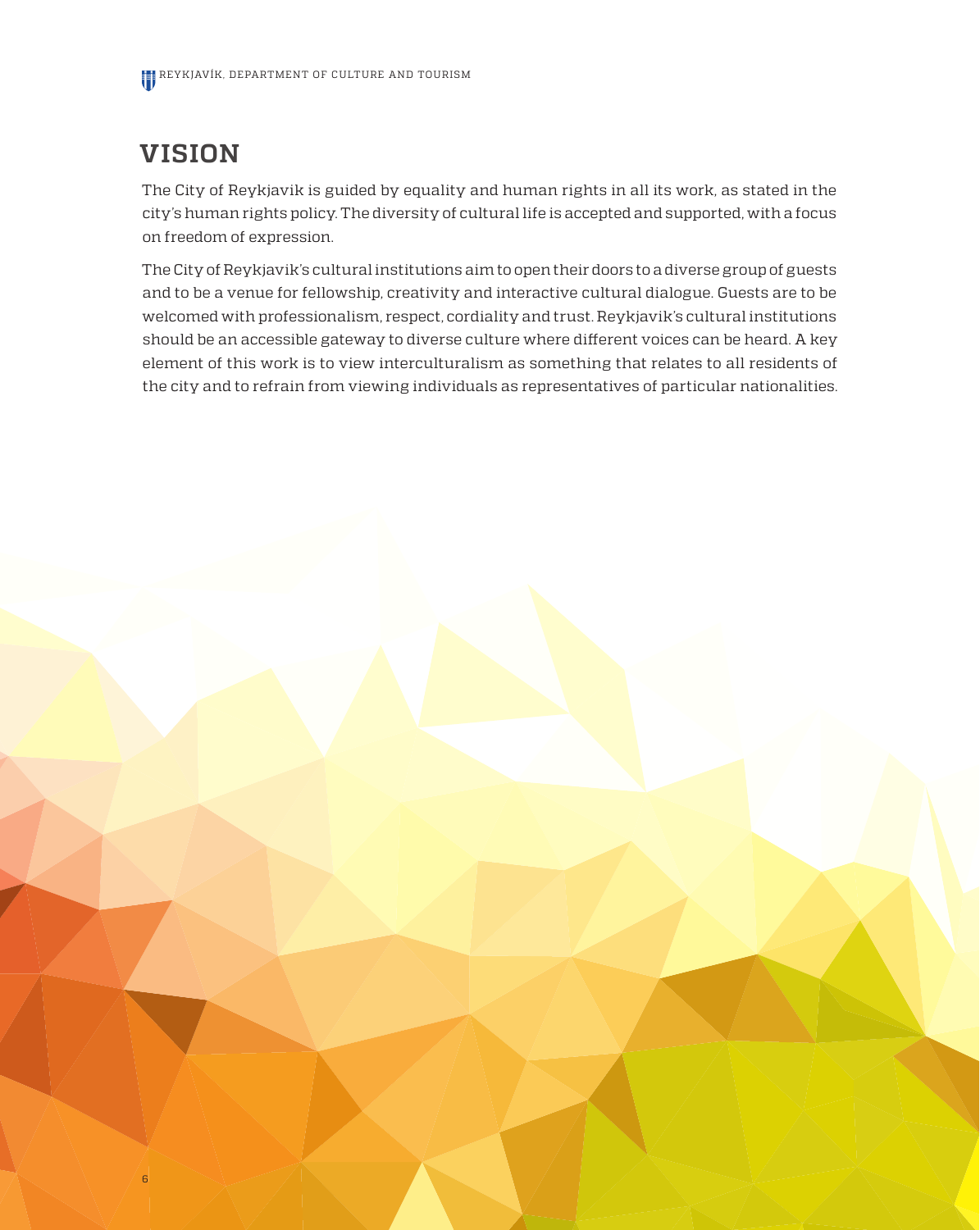7

## **ROLE**

The policy forms the basis of the intercultural work carried out by Reykjavik's Department of Culture and Tourism and is based on the department's cultural policy. The name of the policy, "Roots and Wings", indicates that it is necessary for everyone to tend to their roots and history as well as increasing their experience and quality of life with creative challenges. Art is our common language, enabling us to connect with each other regardless of our different backgrounds.

*"The cultural sector offers common arenas and meeting places for collaboration, dialogue and debate. An active and dynamic cultural life, manifested in a diversity of cultural expressions, plays a key role in an inclusive society."*  Nordic Council of Ministers Strategy for Nordic Cultural Co-operation 2013–2020

Interaction between different cultures and languages enriches city life. Everyone has their story to tell, whatever their background, and we are all citizens of the world. It is the joint task of city residents in a multicultural society to weave these stories together and create new ones in collaboration. Cultural institutions are at the centre of social activities, arts and culture and are therefore an obvious venue to strengthen the bonds between people.

Everyone should be able to reflect themselves in Reykjavik City's cultural activities and take an active part in them. The role of cultural institutions is constantly being re-evaluated with regards to increasing diversity in society, and such institutions are always looking for opportunities to tend to different groups in society in their daily work.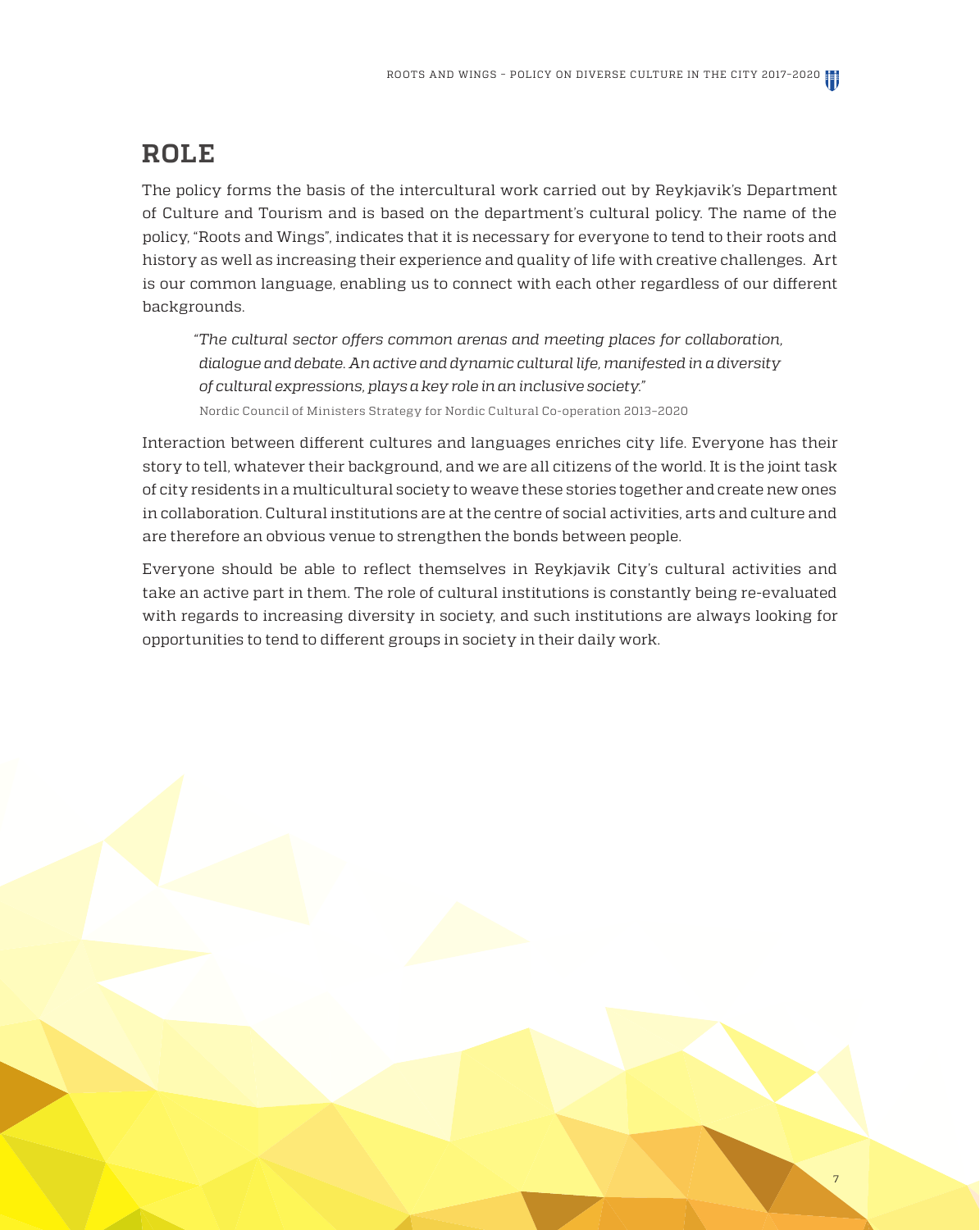## **ACCESS AND GRASSROOTS**

#### OBJECTIVES

To ensure that people have a chance to participate in cultural activities on an equal basis, where different voices are heard and people feel that they are part of, and can influence, society.

That artists of non-Icelandic background have easy access to participation and information.

To promote collaboration regardless of fields of knowledge, language and attitudes where art is the common mode of expression.

**Reykjavik City's cultural institutions give all residents a chance to participate in cultural activities and support grassroots work in the field of arts and culture in the city.**

*"Equitable access to a rich and diversified range of cultural expressions […] and access of cultures to the means of expressions and dissemination constitute important elements for enhancing cultural diversity and encouraging mutual understanding."* 

UNESCO's Convention for the Protection and Promotion of the Diversity of Cultural Expressions (2005)

The capital's cultural life is open to everyone. Thus, everyone can sense their share in it, participate on their own terms and encourage others to take an active part. Enjoying culture is not an isolated incident but a total experience that includes socialising, prelude, journey, education and conversation. The aims are to expand the group that visits cultural institutions and to counter cultural discrimination.

Information on the Department of Culture and Tourism's grants should be accessible and extend to immigrant organisations and associations. The city's cultural grants support established projects as well as nourishing grassroots and experimental work, which is often an indicator of things to come.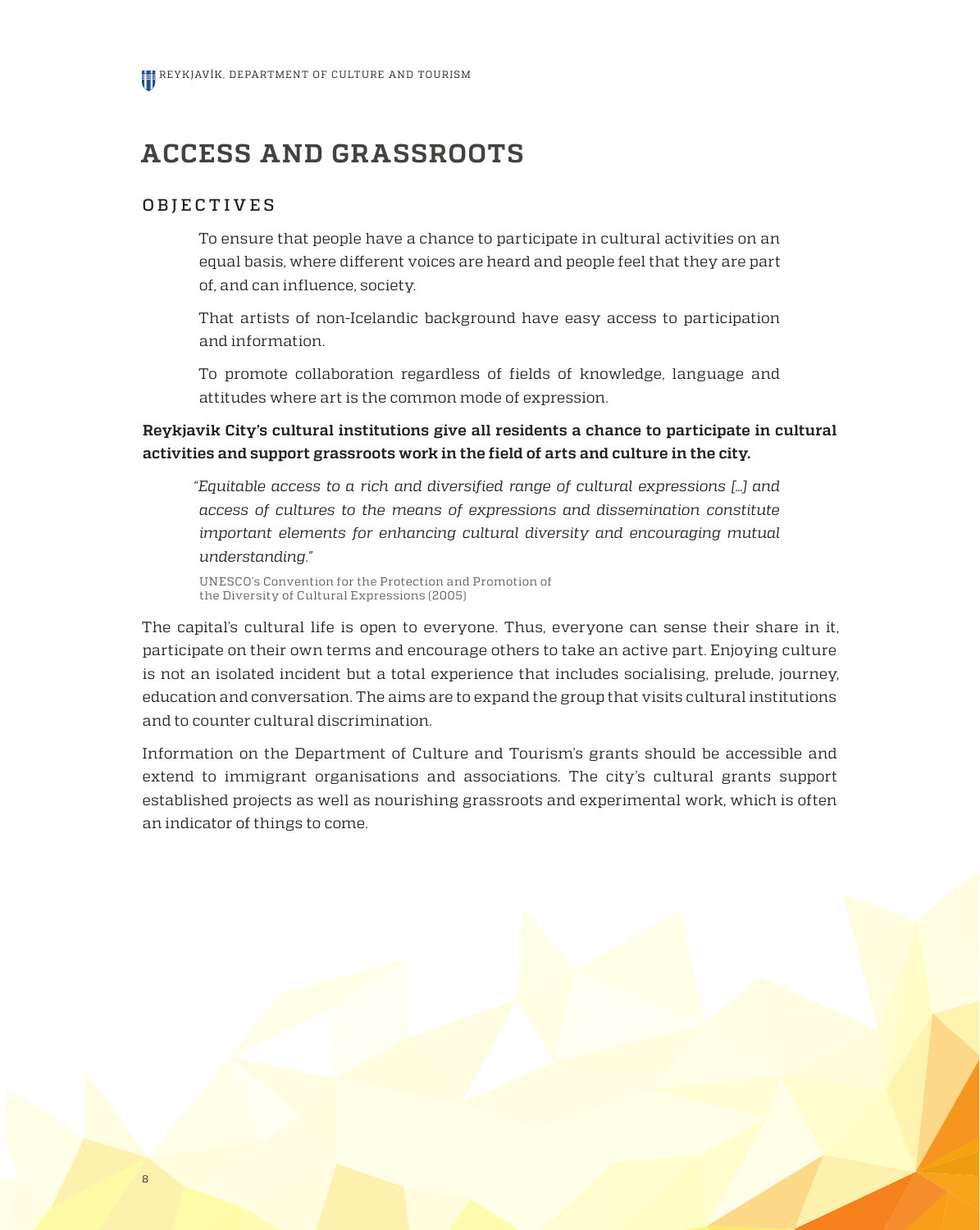9

## **FRIENDLINESS AND RESPECT**

#### OBJECTIVES

For cultural institutions to be accessible to all. For them to be trusted and respected and be sought-after places to meet and spend time in. For friendliness and respect to be prevalent.

For all employees to be well informed and competent in welcoming guests who have diverse backgrounds and speak different languages.

To create a venue that systematically counters prejudice towards different cultures, religions, nationalities, races and languages.

To create a sense of solidarity, respect and interest in diverse culture.

For people to enjoy fulfilling, friendly interactions and get the feeling that everyone is welcome and worthy.

For us all to be able to contribute to the cultural landscape of the city.

**The guests of Reykjavik's cultural institutions are welcomed with cordiality and respect regardless of their origin, nationality, social status, language, skin colour, religion, religious or life stance affiliation, lack of religion, gender, sexual orientation, sexual identity, sexual characteristics, age, disability, physique, body type, health, abilities, etc.**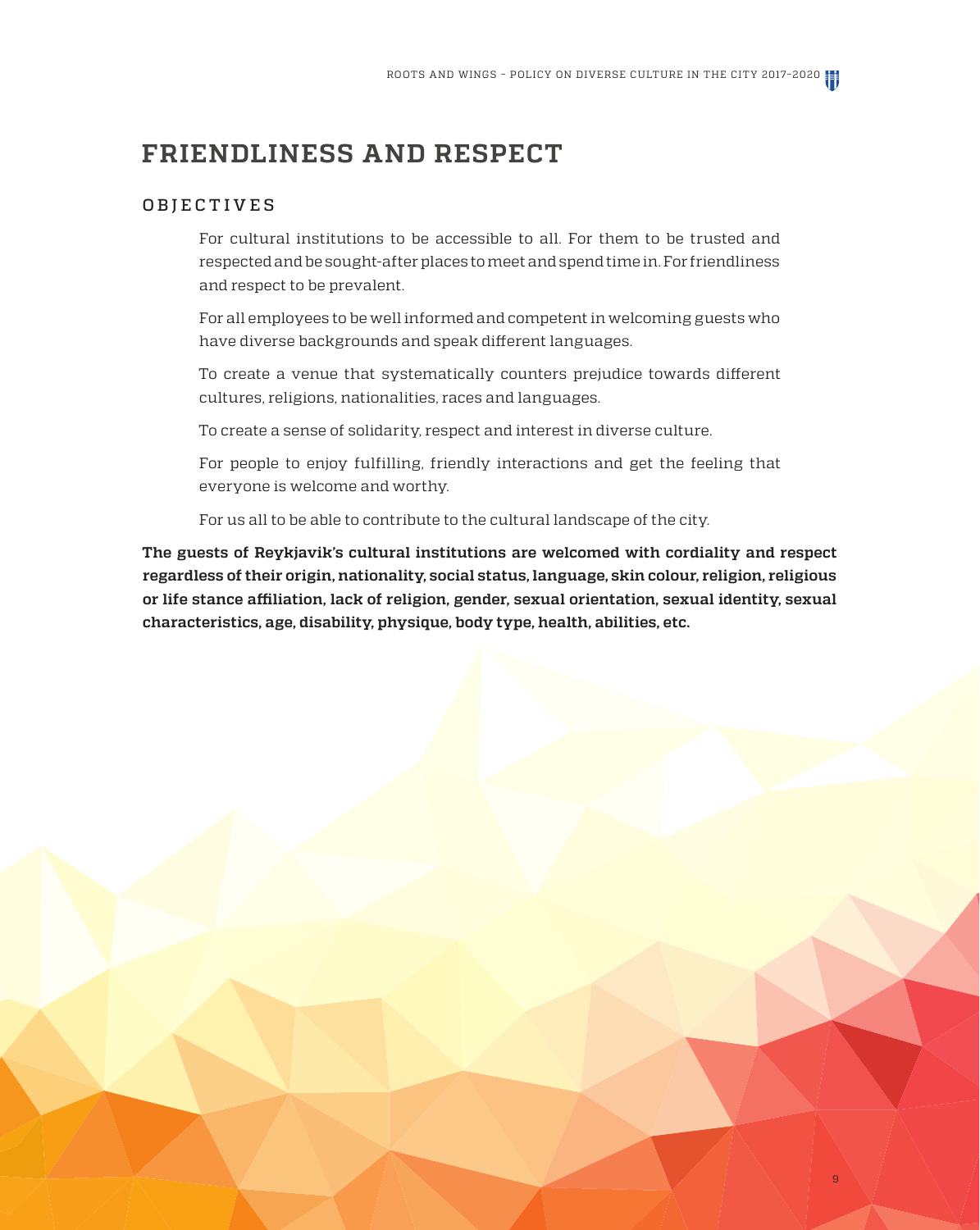## **EDUCATION AND VENUE**

#### OBJECTIVES

To create a venue where education and events open a gateway into society and create a connection between people through arts and culture.

To encourage interactive cultural dialogue, intercultural competence and mutual understanding.

To create a venue where the diversity of society is highlighted and people can learn from each other, guided by mutual respect.

To promote cultural literacy, both as regards one's own culture and other cultures.

To nurture the creativity of children and young people.

To highlight the strengths and diversity of children's and youth culture.

To give all children increased opportunities in school and leisure activities to create through various modes of expression.

To give all children increased opportunities in school and leisure activities to enjoy arts and culture.

To create a venue for families to enjoy quality time together.

#### **Reykjavik's cultural institutions are a venue for creativity, education and dialogue.**

*"States' parties shall respect and promote the right of the child to participate fully in cultural and artistic life and shall encourage the provision of appropriate and equal opportunities for cultural, artistic, recreational and leisure activity."* (UN Convention on the Rights of the Child)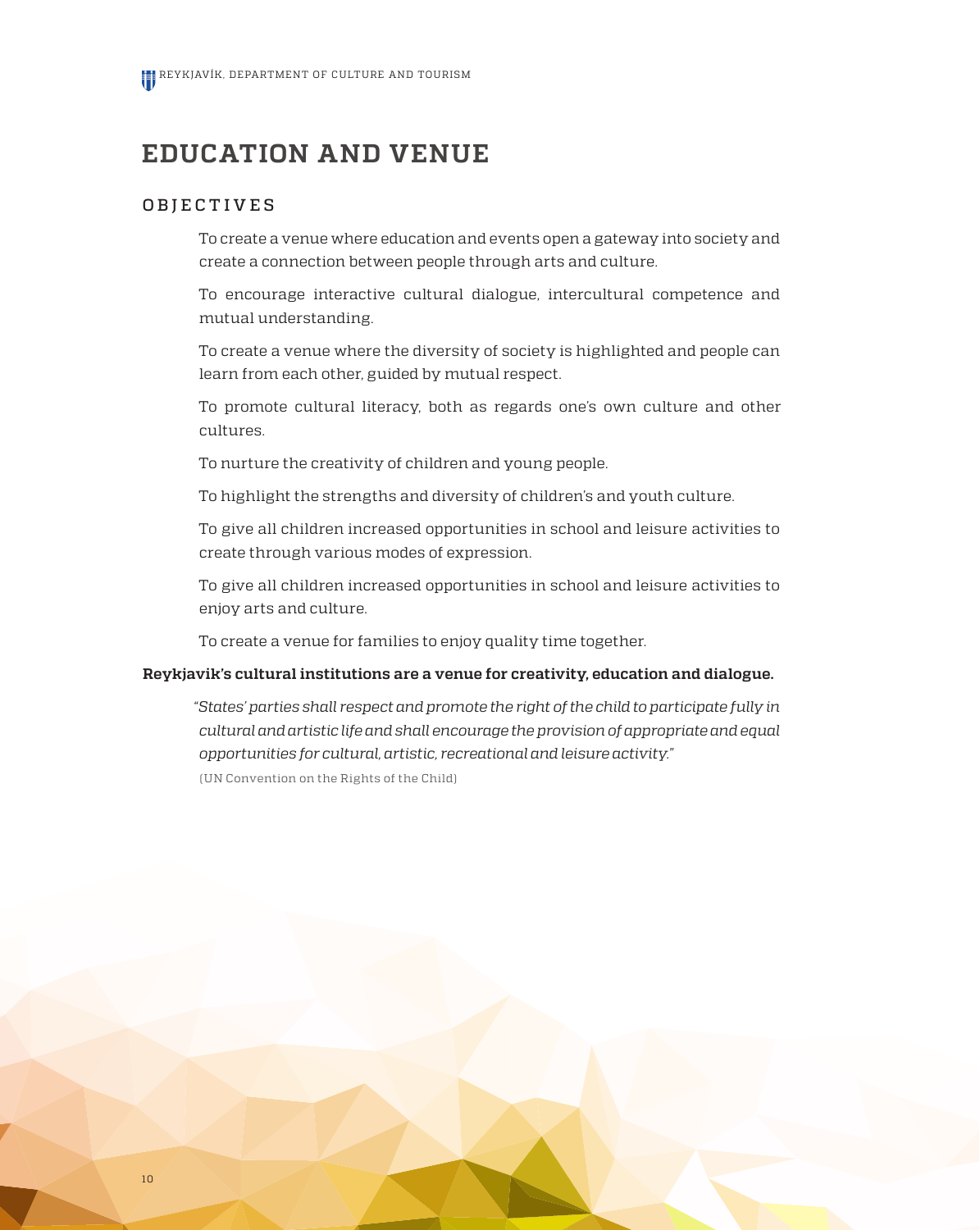## **ACTION PLAN**

The "Roots and Wings" action plan will be part of the Department of Culture and Tourism's updated action plan for 2018, as many of the city's cultural initiatives set forward in its Culture Policy correspond to the "Roots and Wings" policy for diverse city culture in 2017–2020.

The projects of cultural institutions should be measurable, to the extent possible.

#### **EXAMPLES OF NEW INITIATIVES:**

- Reykjavik's cultural institutions will form a special intercultural action plan in the spirit of the department's new policy, "Roots and Wings".
- Employees of cultural institutions will be educated about the policy and its implementation.
- The policy should be visible and active in the operation of Reykjavik City's cultural institutions, both for employees and guests.
- The policy and action plan will be introduced to diverse groups in society.
- The cultural diversity of city residents should be visible in the operation of all Reykjavik City's cultural institutions.
- For education, events and other activities, necessary information should be available in the languages of the most populous ethnic groups in Reykjavik.
- All municipal cultural institutions will collaborate with institutions, grassroots associations, organisations, language groups and other entities promoting cultural diversity.
- Reykjavik City Library;

A Nordic conference on Reykjavik City Library's intercultural work held in Veröld on 22–23 May 2018 in collaboration with the Nordic Council of Ministers and the Icelandic UNESCO Commission.

Electronic handbook on Reykjavik City Library's intercultural work since 2008; recording and inspiration of collaboration with institutions, city departments, artists, grassroots organisations, etc.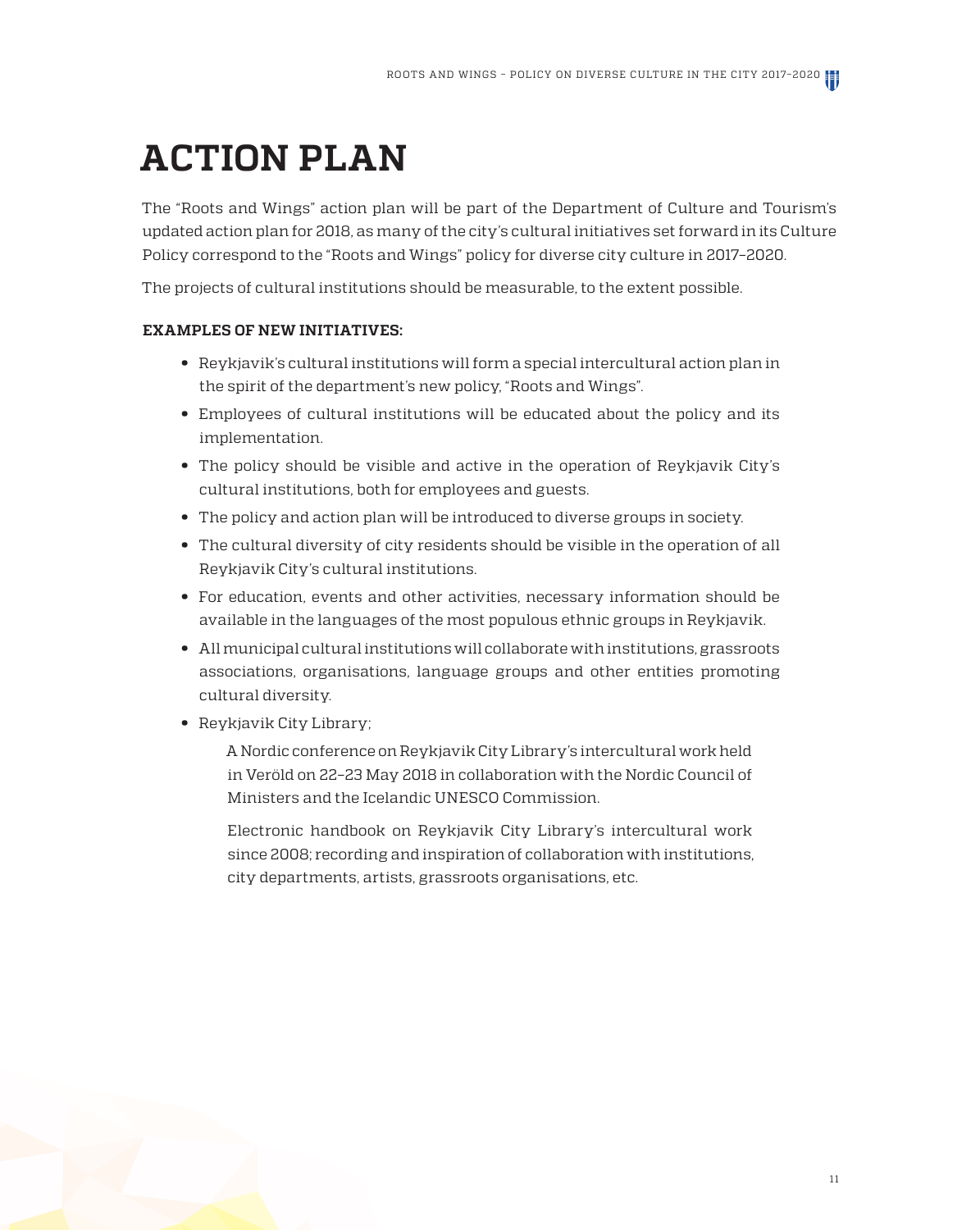#### **PRINCIPAL INITIATIVES UNDERWAY:**

- Reykjavik City Museum, Reykjavik City Library, Reykjavik Art Museum, City of Literature: Reykjavik Safari; an annual cultural walk in 6 languages.
- Reykjavik City Museum, Reykjavik City Library, Reykjavik Art Museum: presentations for language schools.
- Reykjavik City Museum, Reykjavik City Library, Reykjavik Art Museum: Guides for Refugees.
- Reykjavik City Library: "Menningarmót The Flying Carpet", "The Women's Story Circle", "Café Lingua – Language Rendezvous", "Study Café – Homework Assistance", "What's in the News?", "Visit the Library" introductory video in 9 languages.
- Reykjavik City Museum: Games project, in collaboration with the Red Cross.
- Reykjavik City Library:The Women's Story Circle's New World Map, artistic work, autumn 2017.
- Reykjavik Art Museum: "Many Languages of Art." The project is intended to be a venue where education and events are tailored to the needs of people of foreign origin. The project received a grant from the Development Fund for Immigration Issues.
- Reykjavik UNESCO City of Literature: Diverse collaboration and support to writers of different backgrounds in Reykjavik.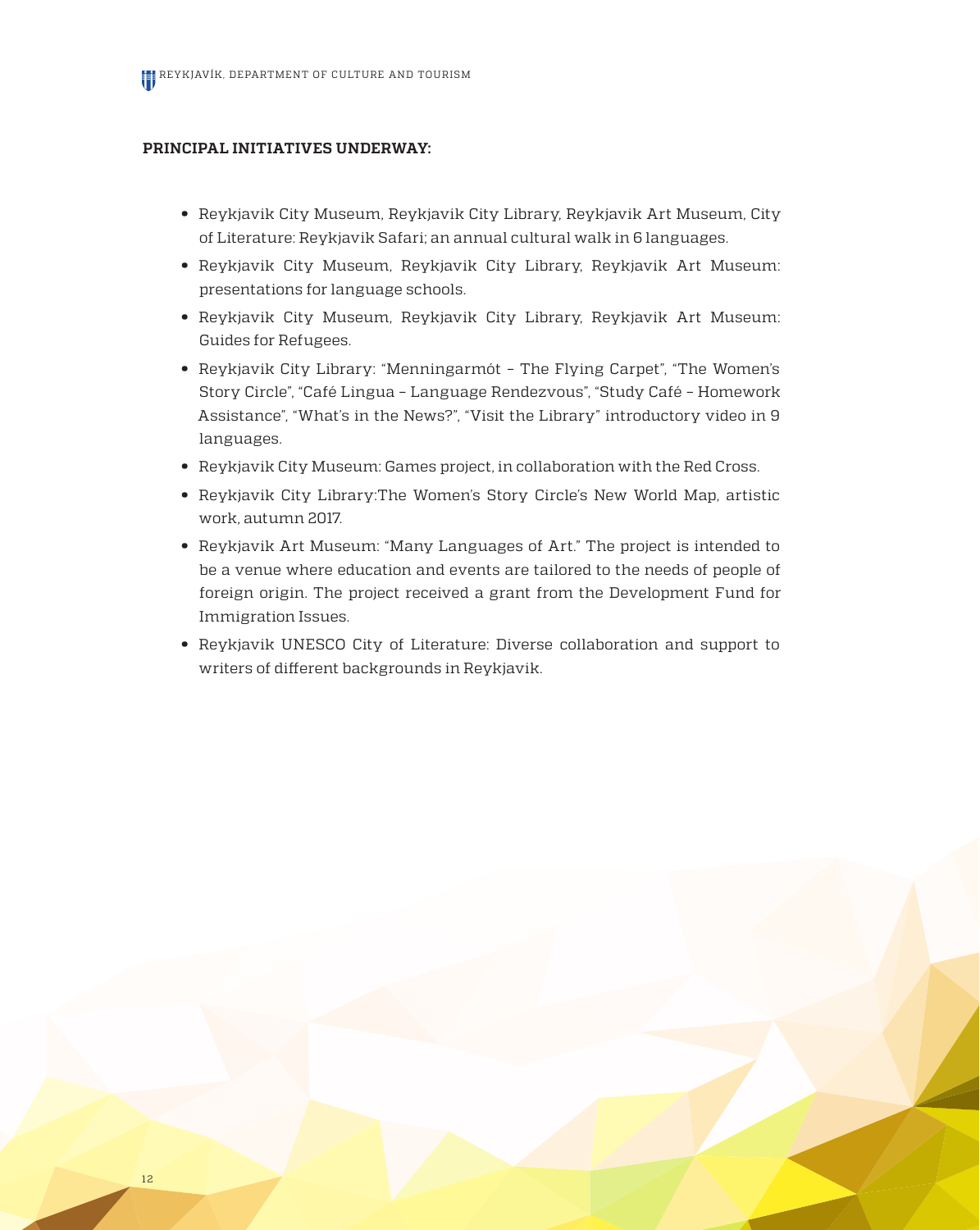13

### **EXAMPLES OF REYKJAVIK CITY LIBRARY'S PARTNERS IN INTERCULTURAL WORK, ON WHICH THE CONTINUING DEVELOPMENT OF THE DEPARTMENT OF CULTURE AND TOURISM PROJECTS WILL BE BASED:**

- Móðurmál Association for Bilingualism
- The Red Cross
- W.O.M.E.N. Women of multicultural ethnicity network in Iceland
- The University of Iceland (Department of foreign languages, Icelandic as a second language)
- Veröld, the Vigdís Finnbogadóttir Institute
- The Nordic House
- Reykjavik UNESCO City of Literature
- Preschools
- Primary schools
- Secondary schools
- Language schools
- Íslenskuþorpið (The Icelandic Village)
- Service centres
- Visual artists
- Theatre artists
- Various other associations and individuals